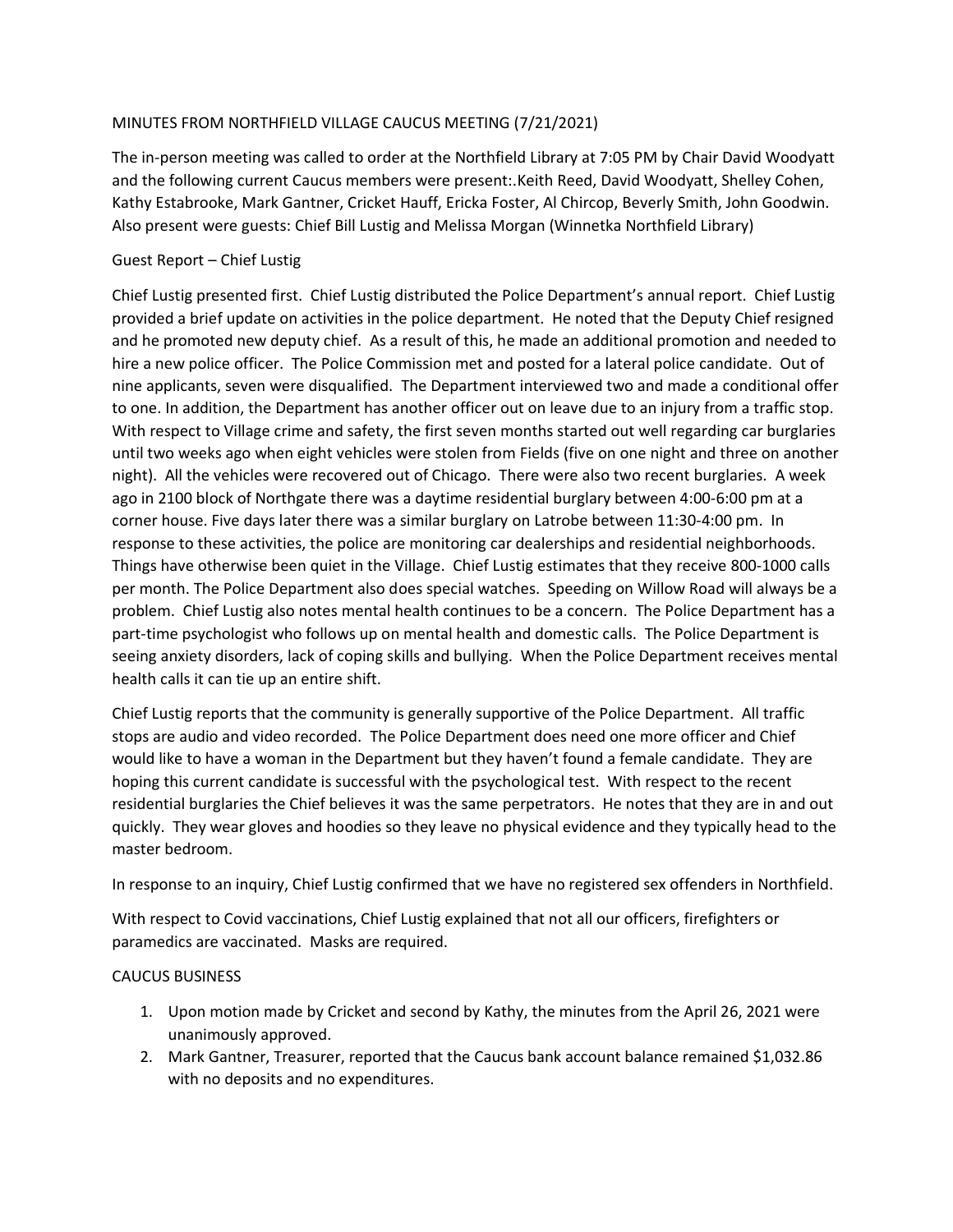- 3. Beverly Smith provided the Membership Committee Report. Beverly noted that Kathy prepared a good summary about what the Caucus does. Beverly also noted that they are working on three potential new Caucus members. Marsha Balsamo and Bill Gould requested resignation. Al Chircop moved and John Goodwin seconded. The Caucus unanimously approved.
- 4. Oversight Committee Report Michael Cohen is the Chairman. Michael is going to Village Board meetings and will report back to the Caucus. Michael held a meeting of the Committee and Bill Kelly is on that Committee as well. They could use another member. The Village Board meeting last night was quiet. The Board approve roofing Village Hall. There has been an increase in Covid cases in the Village. Mosquito Abatement found West Nile in Northfield. Someone stole stop signs for cyclists and the Village contacted the Forest Preserve for new sign. The Village changed dog bite ordinance. Previously if bit someone three times the dog had to be taken out of state or put down. Now the bites include another animal not just a human. Village operated at a deficit but it was lower than expected. Pension fund is up 25.9%. Goodwin explained Board is willing to take another look at Cannabis again.
- 5. Communications Committee Dennis is heading up the Communications Committee, with Larry Russell on the committee as well. The Committee does most work in second year of the election cycle. At the Committee of the Whole Meeting of the Village Board it came up that the Village is interested in doing a survey as well. David met with Village Manager and Village President and the Caucus and Village agreed to work collaboratively on the survey together but officially the survey will be a Village survey to ensure separation between the Village and the Caucus. The Village is willing to have caucus involved in preparing survey. Village staff will start working on it and the Caucus will submit list of topics and questions. We have a binder with prior surveys of Caucus and Villages of Winnetka and Northfield. Kathy Estabrooke will look for a survey in her files.
- 6. Biennial Meeting The Caucus usually has the Biennial Meeting quickly after selection of candidates but months before elections. If purpose of meeting is to formally introduce our candidates, seems we need to consider timing. The Caucus discussed what the purpose is, timing and format. Al and David will make a proposal and bring it back to the Caucus.
- 7. Friends of Northfield Foundation There was previously a Friends of Northfield Foundation and it was a foundation vehicle that allowed residents to make tax deductible gifts to the Village. Foundation fell on hard times. Remaining funds in Foundation were shifted to the Park District Foundation. The Village has indicated a desire to revisit this type of foundation. Funds could be used for a variety of things including the centennial celebration. David met with Village Manager on this subject to and they are discussing with the Park District. Subject is on hold for now. Park District Foundation is going through leadership changes. If members have an interest they should let David know.

## Guest Report – Melissa Morgan

Guest Melissa Morgan with the Northfield Library provided summary on Library. Melissa noted that the Library has purchased Meeting Owl; which has a virtual component which can combined an inperson and virtual participation. The library also has a Zoom subscription. Melissa is the Manager of the library and Monica is the new director. The library room that the Caucus typically utilizes has a ventilation issue, it has a musty odor. Melissa provided a history of recent changes with respect to